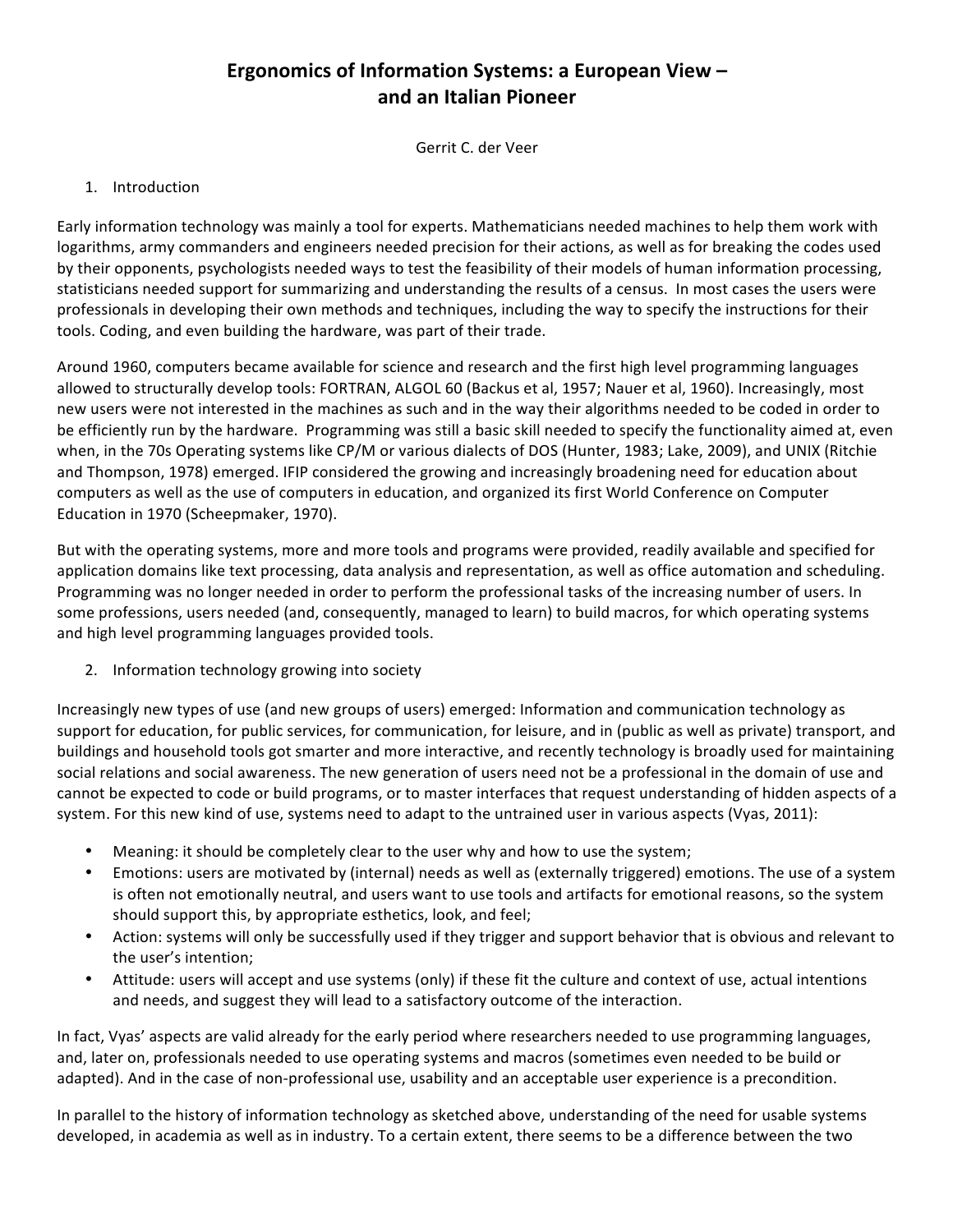continents that were the original core of the Western world, as well as the locations where this technology was originally developed and used.

In North America Industry seems to have taken the lead: e.g., at the first CHI conference (McDonald, 1982), 4 out of 17 Steering Committee members, and 5 out of 14 Program Committee members were employed by Universities, most of the others listed an industrial affiliation. The approach towards the design of usable systems often could be indicated, as John M. Carroll (certainly a university based scholar) seems to have stated somewhere (only anecdotic evidence available to me at this moment): "the theory is in the artifact".

In Europe, at the other hand, a large proportion of usability focused work started in university context. The first ECCE conference (Green and Van der Veer, 1982) showed a program committee where all 7 members had a University affiliation, the first INTERACT (Shackel, 1984) showed over 50% of the program committee (46) listing a University as their affiliation. The next section will focus on Europe and the initial diversity of approaches towards the design of usable systems

## 3. European Early History

In Europe many languages are spoken. English as a second language was increasingly used for academic as well as industrial communication and publication. However, at least till the mid-80s there seem to be a strong regional flavor in many parts of Europe regarding which faculty took the lead in research, design, and development of usable systems, as well as regarding the type of application domain considered. The current section is a personal account of what the author experienced during activities in international projects, conferences, and in international collaboration in teaching. 

In the German speaking part of Europe, in fact two rather different approaches could be detected:

- A focus on the user interface: in 1983 there was a workshop on user interface management systems (UIMS: Pfaff, 1983) in Seeheim, where several foundation stones were laid. The concept of UIMS was developed into an approach to support designers in explicitly specifying the dialogue separately from the application functionality. On the other hand, a clear view was developed on the user's need for a conceptual model of the system. Finally this symposium developed a vision on a system architecture (later referred to as the "Seeheim Model") to allow for relatively platform independent design, as well as for adaptivity of the interaction to context and user characteristics.
- Two series of workshops developed that can be characterized as truly interdisciplinary:
	- $\circ$  the series of Interdisciplinary Workshops on Informatics and Psychology, since 1978 in Passau (Germany) and Schärding (Austria) with changing names, e.g., 1981 "Informatik und Psychologie"; 1982 "Psychology des Programmierens"; 1994 "Informatics and Psychology" (Tauber et al, 1994). The leading theme in all cases was the complimentary relation between the two disciplines of computer science and psychology, where the application domain moved from ergonomics of programming and programming languages to designing interactive systems, groupware, and business processes;
	- $\circ$  the series of workshops organized by a subgroup of the "Gesellschaft fur Informatik" (the German Computer Society). Since 1983 the subgroup was labeled: "Interaktive Systeme" (Hoffmann, 1988), later the official name was: "Software Ergonomie", till 2000. The proceedings of these workshops show a strong relation to the Seeheim workshop, and an increasing interdisciplinary flavor (again Psychology developing a strong influence). Ergonomic aspects of programming languages and program design were other important topics. The workshops as well as the proceedings continued to be in German, though contributions in English were increasingly accepted.

Apart from that, there was inter-university collaboration, bridging east and West Germany even in the age of the Berlin wall, in the MACINTER framework, with (mainly Psychology) scholars like Norbert Streitz and Friedhart Klix (Streitz, 1984).

In the Scandinavian part of Europe, early developments showed computer scientists and psychologists collaborating, or even moving to the other discipline, like the Danish founder of the journal Cognition, Technology & Work, Erik Hollnagel who early on focused on ergonomics and safety issues of interactive systems, a focus he shared with Jens Rasmussen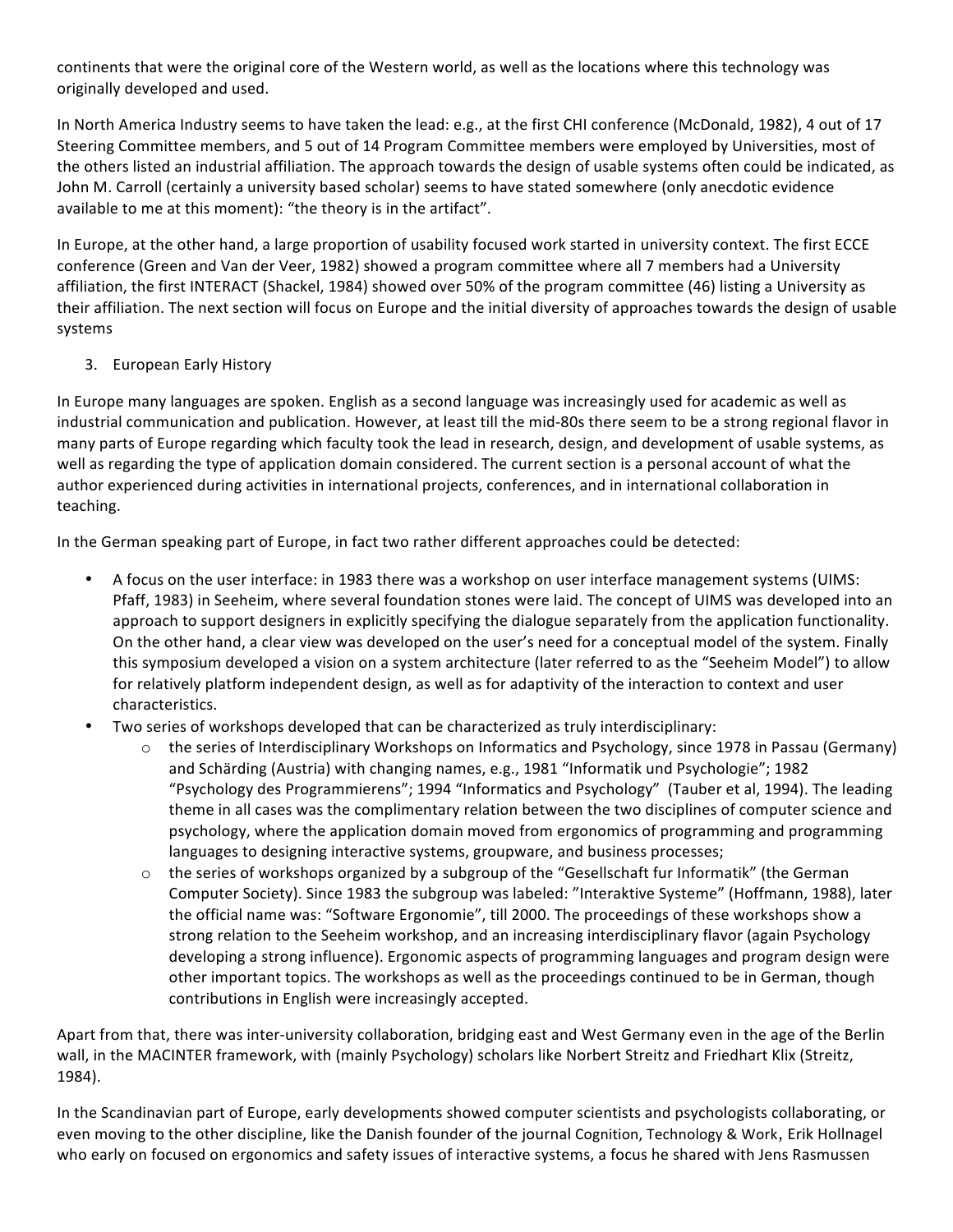who also worked at Risø. In parallel to this type of developments, a very different view emerged (often labeled "the Scandinavian Approach"):

- Trade unions in Norway, and subsequently in Denmark and Sweden, triggered by university researchers like Pelle Ehn and Morton Kyng (Bjerknes et al., 1987) managed to work with researchers to develop a general design approach ("participatory design") where strong user-involvement during the design process as well as continuous training were key characteristics.
- The Scandinavian approach often related to a specific method for analysis and design, as well as to a focus on collaboration rather than on individual users. Activity Theory (originally mainly applied in Scandinavia and the UK) provides a qualitative analytic approach towards design and implementation (Nardi, 1995). Originally developed from Soviet psychologists like Vygotsky and Leont'ev, the Scandinavian derivative focuses on practice and the context as well as the culture of use, and ethnography is a major method to acquire understanding.

In the UK (in parallel to some kernels that strongly cooperated with the Scandinavian school) the focus on user centered design mainly started at cognitive psychology departments as well as in departments for Ergonomics.

- HUSAT ( Human Sciences and Advanced Technology, an institute at Loughborough University, UK) was founded in 1970 (the same year Xerox founded PARC), but it's founder and long time usability champion Brian Shackel already published research and design ideas in 1959 (Shackel, 1959a, 1959b). This group, with a strong human factors and ergonomics flavor, continued to develop new ideas, e.g., related to the UIMS concept and to prototyping languages and tools.
- In several UK departments of applied or cognitive psychology focused on applications of cognitive theories to the design of information systems. In the 70s the group in Sheffield University worked on usability aspects of programming (Sime et al., 1973) and on mental models of complex computer systems (Moray, 1979).
- British cognitive psychologists were part of the leading scholars in the European Esprit projects AMODEUS 1 and 2 (Barnard et al., 1988; Barnard et al, 1995)

In France, the research institute INRIA was founded in 1967. Both theoretical research and applied research in the domain of Computer Science was initiated here. Sebillotte (1988) and Scapin and Pierret-Golbreich (1989) initiated here systematic views and techniques for task analysis. Psychologists like Hoc published early work on planning and psychological analysis of programming projects (Hoc, 1972; 1979). Many French cognitive scientists early on focused on the collaboration and planning in complex process control situations (Savoyant and Leplat, 1983). A large volume of early cognitive ergonomic work in French showed strong collaboration and systematic development, where publication in English was eagerly awaited by the international community of scholars

French and British researchers joined forces in several cases:

- They were among the leading scholars in the European Esprit projects AMODEUS 1 and 2 (Barnard et al., 1988; Barnard et al, 1995).
- They were the initiators (and still continue to contribute) of the Psychology of Programming Group, founded in 1987 (http://www.ppig.org/)

In the Netherlands, in the 80s the Dutch Computer Society (NGI) and the Dutch Ergonomic Society (NVvE) jointly founded a working group on human-computer interaction (Van der Veer and Lammers, 1985), that later changed into a local chapter of ACM SIGCHI, and currently exists as an independent society (http://www.chi-nederland.nl/) joining both academics and practitioners in a variety of domains, from vehicle- and driving ergonomics or home automation to visual interaction and experience design. Dutch developments, often in collaboration with both the German speaking community and British–French developments resulted in contributions to the psychology of programming languages (Van der Veer and Ottevangers, 1973), as well as to task-centered method development (Van der Veer et al, 1992).

Different developments in Spain originally were rather isolated from each other.

In Granada, Andalusia, there was an early development in the cognitive psychology group that developed, among other directions, towards cognitive ergonomic approaches based on understanding of mental models of the users (Cañas et al, 1998).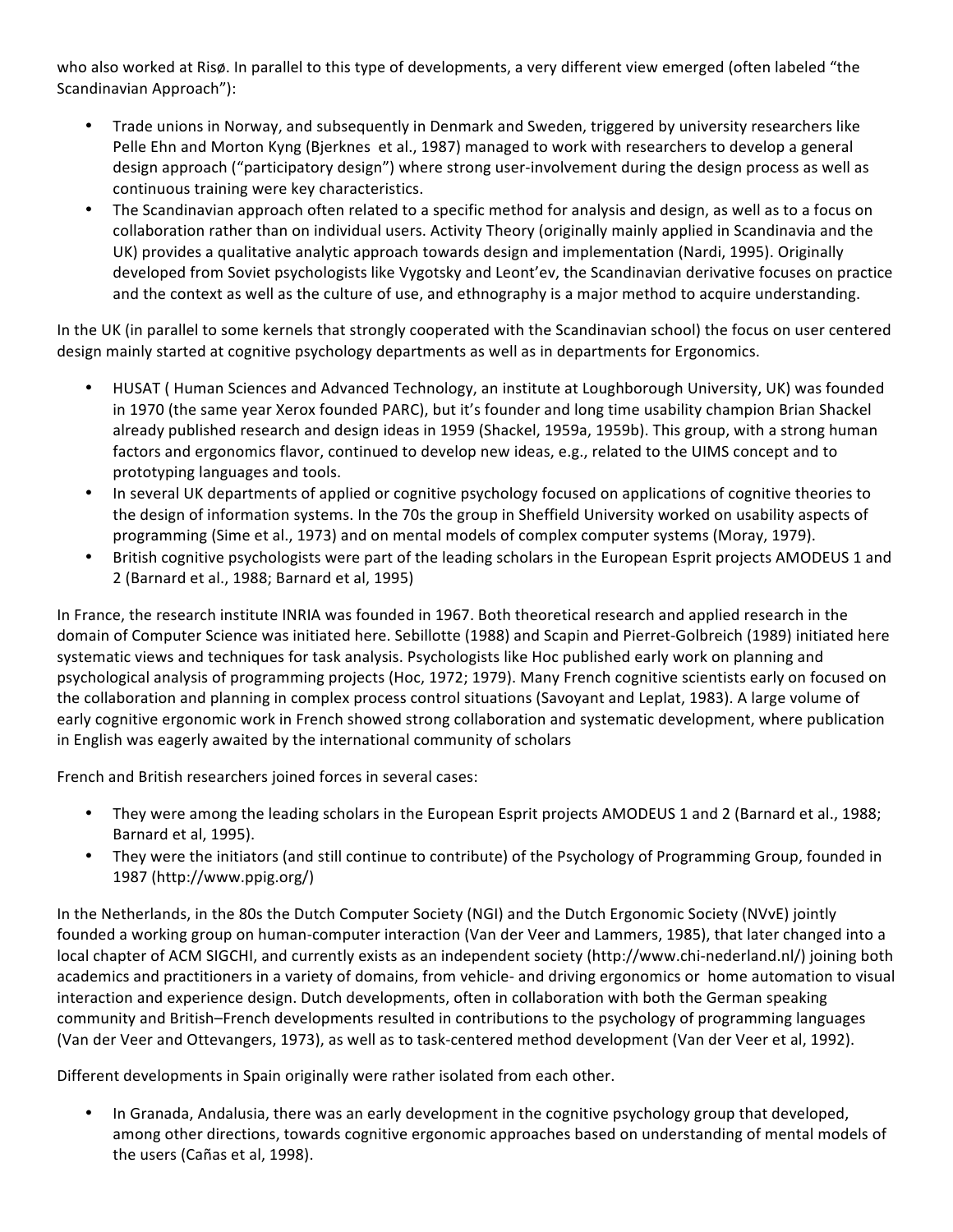- In Lleida (Catalonia), quite independently, Lóres Vidal founded GRIHO, a research lab for human computer interaction focusing on usability, which gradually moved focus to design for cultural heritage (Sendín et al, 2001).
- In the Bask town of San Sebastian, the computer science faculty originally specialized on operating systems, but Abascal gradually moved focus to ICT users with special needs (Arruabarrena et al, 1989).

Remarkably, only through participation in international projects and events these different Spanish groups found each other and in 1999 created AIPO (Abascal and Lorés, 2003) which later on lead to collaboration with Portuguese as well as Latin American groups.

In Italy, finally, HCI has been developed from a number of different strands:

- Faconti and Paternò have been instrumental in developing approaches towards modeling: (a) of reasoning as well as interaction specifications based on the framework of the AMODEUS project (Faconti and Fornari, 1995) and (b) of modeling task domains (Paternò, 2003).
- Bagnaro, a philosopher by education, started in 1986 with a dual professorship in Cognitive Psychology and Human-Computer Interaction, originally in Siena, later in Padua, Milano, and Alghero, where he gradually moved towards interaction design. He collaborates with numerous industries, as well as with scholars like Parlangeli, Rizzo, Marchigiani, Marti, and Mariani (Parlangeli et al, 1997; Rizzo et al, 1997).

In a separate section below we will illustrate the versatility of Bagnara's work and his influence on the European domain of human-computer interaction.

4. Cognitive Ergonomics as a European view

Gradually the European approaches and views on the analysis and design of interactive systems merged. A first milestone was the first European Conference on Cognitive Ergonomics (ECCE) in 1982 that lead to the foundation of the European Association of Cognitive Ergonomics (EACE, http://www.eace.net). From its foundation the ECCE conferences did run bi-annually, since 1987 alternating with the European meetings on Cognitive Science Approaches to Process Control (CSAPC). In 2005 the two conferences merged and ECCE became an annual conference. EACE developed into a forum of researchers with a broad spectrum of specialisms. The main common base is a research – related view, grounded in cognitive psychology and its application to curation and design. Full members of EACE are qualified scientists, PhD students in the domain join as probationer members.

The actual affiliations of the members varies between cognitive psychology departments, computer science and information sciences, industrial design and communication science, as well as industrial research departments. Some North Americans joined EACE early on and have in this way contributed and remained in touch. Europe is not an isolated island.

Apart from the annual conferences, a major activity of the association is the moderated regular mailshot service, where members may post information on relevant events, educational activities, projects, internships, and publications. The mailshot frequency is about 20 each week, thanks to EACE membership officer and logistic support since 1982, Elly Lammers.

5. Sebastiano Bagnara – Pioneer and International Team Player

Among Bagnara's early work we find both theoretical and experimental work in cognitive and environmental psychology and neuropsychology (Bagnara, 1976; Bagnara et al, 1982a; Bagnara et al, 1983; Umiltà et al, 1987; Bagnara et al, 1987a; Bagnara et al, 1988). At the same time we find also both visions on, and experimental studies applied to, work situations (ergonomics) (Bagnara et al, 1982b; Boles and Bagnara, 1986; Bagnara et al, 1987b; Bagnara et al, 1994; Bagnara and Marti, 2001). Moreover, in the same broad time span there is important work on safety and human error (Bagnara et al, 1981; Rizzo et al, 1987; Rizzo et al, 1995). This development, again, is immediately applied to the user interface (Bagnara, 1982; Bagnara and Pisano, 1980; Parlangeli et al, 1999).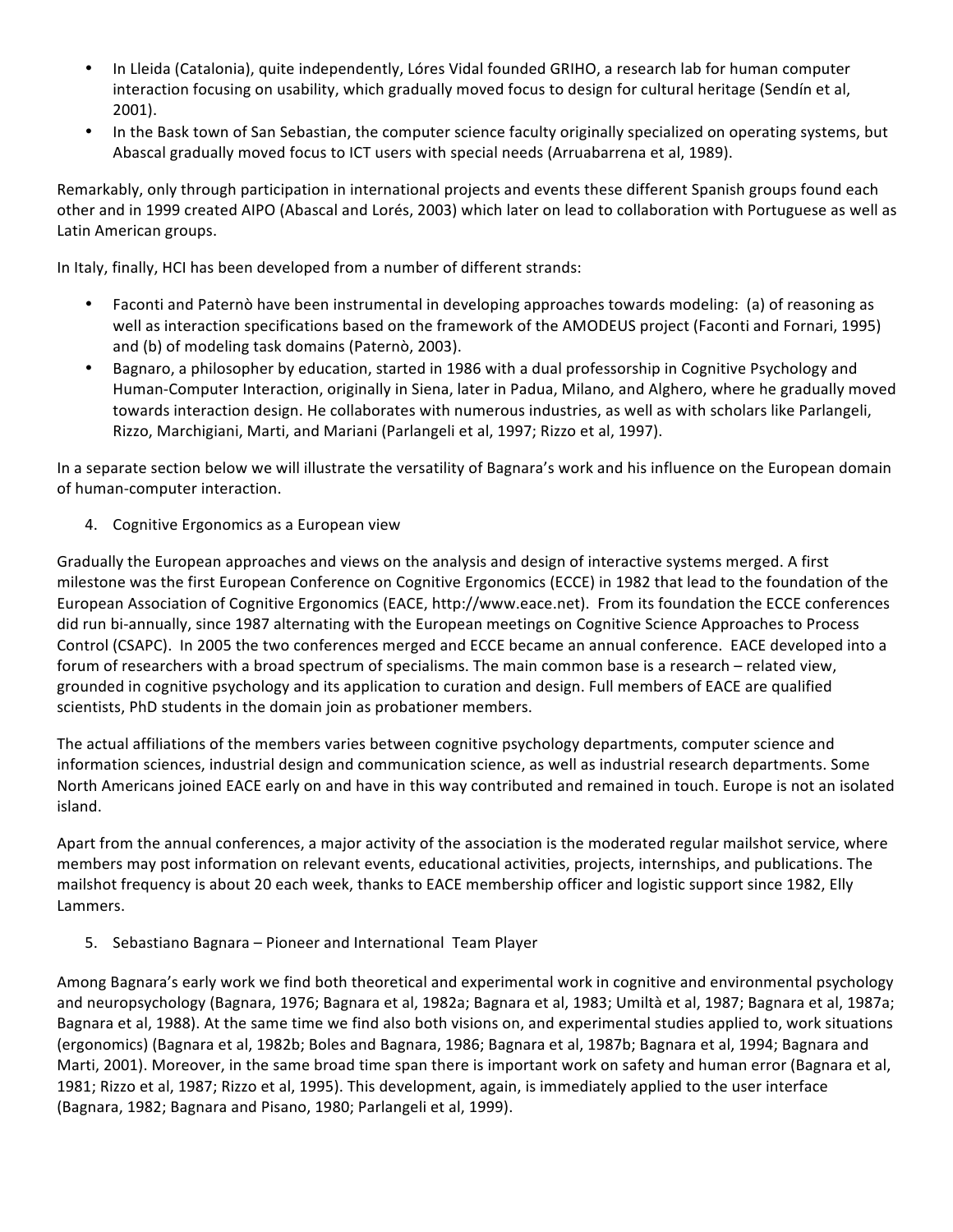Newer work shows a strong relation to his psychology based view on human learning and organizational learning (Zucchermaglio et al, 1991; Bagnara et al, 1995; Bracci et al, 2000). In his more recent work, design is the ultimate outcome of merging psychology, ergonomics, and application (Bagnara, 1990; Marti et al, 1997; Bagnara and Mattioda, 2010; Pelagalli et al, 2014). Some of his recent works show Bagnara, the philosopher (Bagnara, 1998; Bagnara and Bargigli, 2005). In the newest work we find a strong vision on theory of HCI (Bagnara and Smith, 2006; Bagnara and Pozzi, 2010).

During the whole existence of EACE he continues to contribute to the lively discussions at the conferences (Viscola, 1989; Rizzo and Bagnara, 1990; Rizzo et al, 2003; Albolino et al, 2005). He has been the president of EACE (1990-1994), conference chair for the ECCE conference (1990), CSAPC (1997) and of the 3<sup>rd</sup> European conference on Cognitive Science, ECCS (1999) as well as (co)editor of multiple proceedings of ECCE, ECCS, and CSAPC (Van der Veer et al, 1991; Van der Veer et al, 1992; Oppermann et al, 1994; Bagnara et al, 1997; Bagnara, 1999).

Looking at the list of above mentioned publications, spanning 4 decades, we may conclude he was a pioneer in the emerging domain, and continues to be an exceptionally prolific and creative scholar in the European world of cognitive ergonomics. In this respect the author lists show he is a natural team player, collaborating with many colleagues, both young and senior.

6. References

Abascal J. and Lorés J. (2003) HCI in Spain. In: M. Rauterberg et al. (Eds.) INTERACT'03. IOS Press, 1077-1078

Albolino S., Bagnara S., Bellandi T., Tartaglia R. (2005) Building a reporting and learning culture of medical failures in a healthcare system. Proceedings of ECCE 2005, Chania, Crete

Arruabarrena A., Abascal J. G. (1989) Dispositivos de comunicación. In L. Gardeazabal (Ed.): Aplicaciones del ordenador y de las nuevas tecnologías en la ayuda a personas con discapacidad. Servicio Editorial de la UPV-EHU, 103-126

Backus J.W., Beeber R. J., Best S., Goldberg R., Haibt L. M., Herrick H.L., Nelson R. A., Sayre D., Sheridan P. B., Stern H., Ziller, R. Hughes A., Nutt R. (1957) The FORTRAN Automatic Coding System. Papers presented at the February 26-28, 1957, western joint computer conference: Techniques for reliability, p.188-198. ACM Digital Library

Bagnara S. (1976) La psicologia ambientale, problemi e prospettive. Giornale italiano di psicologia 1, 49-73

Bagnara S. and Pisano E. (1980) Education and practice in ergonomics in Italy. Ergonomics 23 (8), 837-838

Bagnara S., Biocca M., Mazzonis D.G. (1981) Trends in occupational health and safety policy in Italy. International Journal of Health Services 11 (3), 431-450

Bagnara S. (1982) Error detection at visual display units. Ergonomic Aspects of Visual Display Terminals, 143-146

Bagnara S., Boles D.B, Simion F., Umiltà C. (1982a) Can an analytic/holistic dichotomy explain hemispheric asymmetries? Cortex 18 (1), 67-77

Bagnara S., Misiti R., Mazzonis D. and Rollier M. (1982b) Factors in the quality of working life  $-2$  case studies. Ergonomics 25 (6), 573-573

Bagnara S., Boles D.B., Simion F., Umilta C. (1983) Symmetry and similarity effects in the comparison of visual patterns. Perception & psychophysics 34 (6), 578-584

Bagnara S., Roncato S., Simion F., Umiltà C. (1987a) Different levels in processing simple geometrical figures. Perceptual and motor skills 47 (2), 511-514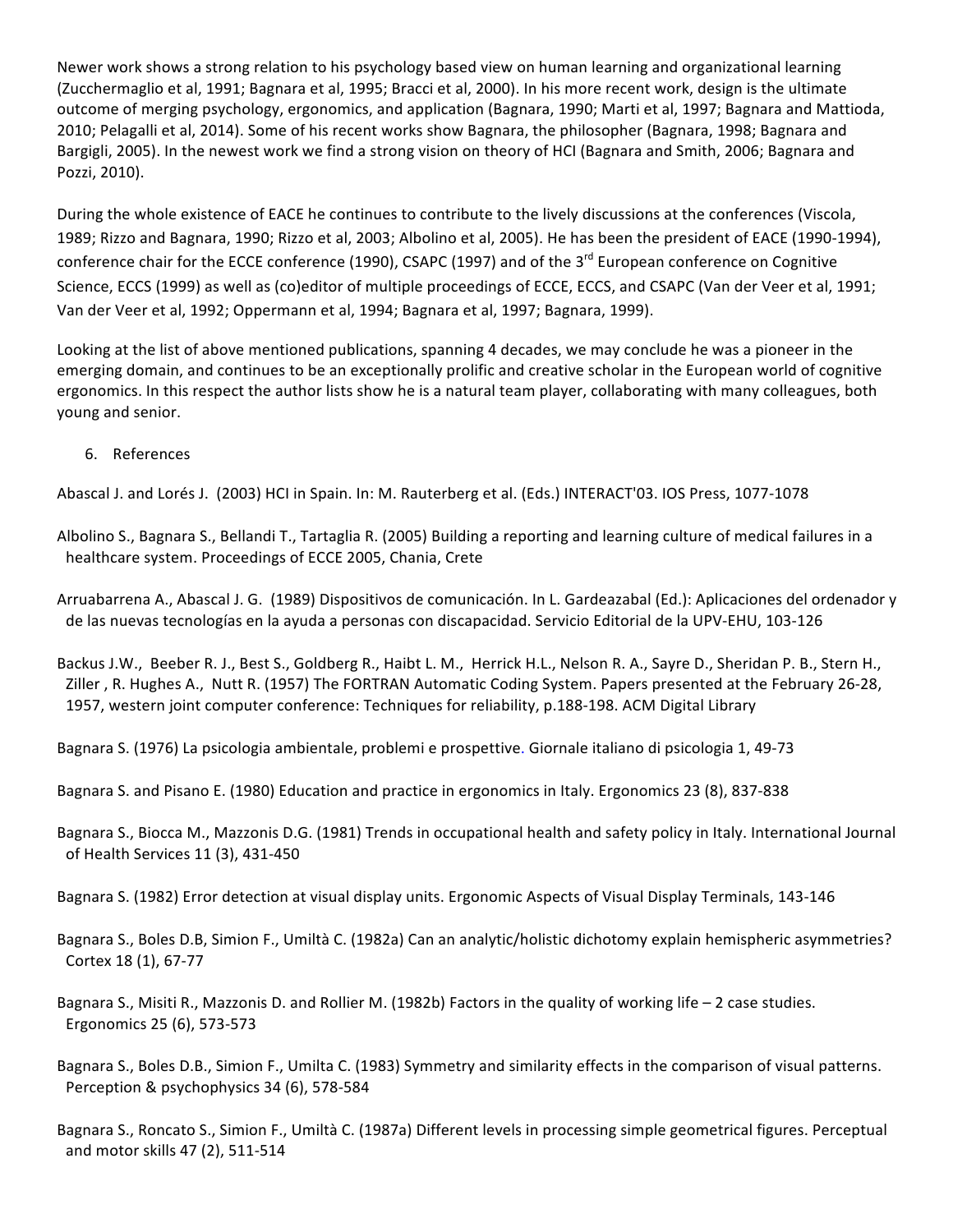Bagnara A., Rizzo A., Visciola M. (1987b) The evaluation of the decision-making human behavior within a man/automation system. Skill based automated manufacturing: proceedings of the IFAC Workshop

Bagnara S., Simion F., Tagliabue M.E., Carlo U. (1988) Comparison processes on visual mental images. Memory & cognition 16 (2), 138-146

Bagnara S. 1990) The Design of Training and Education in Automation. Design Issues, 53-70

Bagnara S., Rizzo A., Failla A. (1994) Organizational structures and distributed decision making. Le Travail Humain, 387-400

Bagnara S., Rizzo A., Parlangeli O. (1995) Learning Strategies and Organizations. Organizational Learning and Technological Change, 190-204

Bagnara S., Hollnagel E., Mariani M., Norros L. (1997) Proceedings of the 6<sup>nd</sup> conference on Cognitive Science Approaches to Process Control (CSAPC 6)

Bagnara S. (1998) Ambiente di formazione, identità culturale e professioni della comunicazione. Problemi dell'in formazione 24 (4), 544-552

Bagnara S. (Ed.) (1999) Proceedings of ECCE '99. Certosa di Pontigniano

Bagnara S., Marti P. (2001) Human work in call centers: A challenge for cognitive ergonomics. Theoretical Issues in Ergonomics Science 2 (3), 223-237

Bagnara S., Bargigli L. (2005) I misteri dei mestieri: le professioni dell'ICT in una prospettiva evolutiva. Studti Organizzativi

Bagnara S., Smith G.C. (2006) Theories and Practice in Interaction Design. Human Factors and Ergonomics Series, Erlbaum Associates Inc.

Bagnara S., Pozzi S. (2010) Individuation and Diversity: The Need for Idiographic HCI. In D. M. Haftor & A. Mirijamdottir (Eds.) Information and communication technologies, society and human beings. Hershey (NY)

Bagnara S., Mattioda M. (Eds.) (2010) Index – Un percorso di specializzazione in Interaction Design Experience. Università di Sassari

Barnard P.J., MacLean A., Wilson M.D. (1988) Navigating integrated facilities: initiating and terminating interaction sequences. Proceedings of CHI'88, ACM

Barnard P.J., Bernsen N.O., Coutaz J., Darzentas J., Faconti G., Hammond N.H., Harrision M.D., Jørgensen A.H., Löwgren J., Maclean A., May J., Young R.M. (1995) The Amodeus Project - ESPRIT Basic Research Action 7090 – Final Report. MRC Applied Psychology Unit, Cambridge UK

Bjerknes G., Ehn P., Kyng M. (1987) Computers and democracy-a Scandinavian challenge. Gower Publishing Ltd

Boles D.B., Bagnara S. (1986) Proximity Grouping and Information Processing of Visual Displays. Proceedings of the Human Factors and Ergonomics Society Annual Meeting

Bracci M., Parlangeli O., Bagnara (2000) Learning and attitude change: an interactive multimedia system for women health care promotion. Learning and attitude change: an interactive multimedia system for women health care promotion. Ricerche di Psicologia 25 (1), 79-98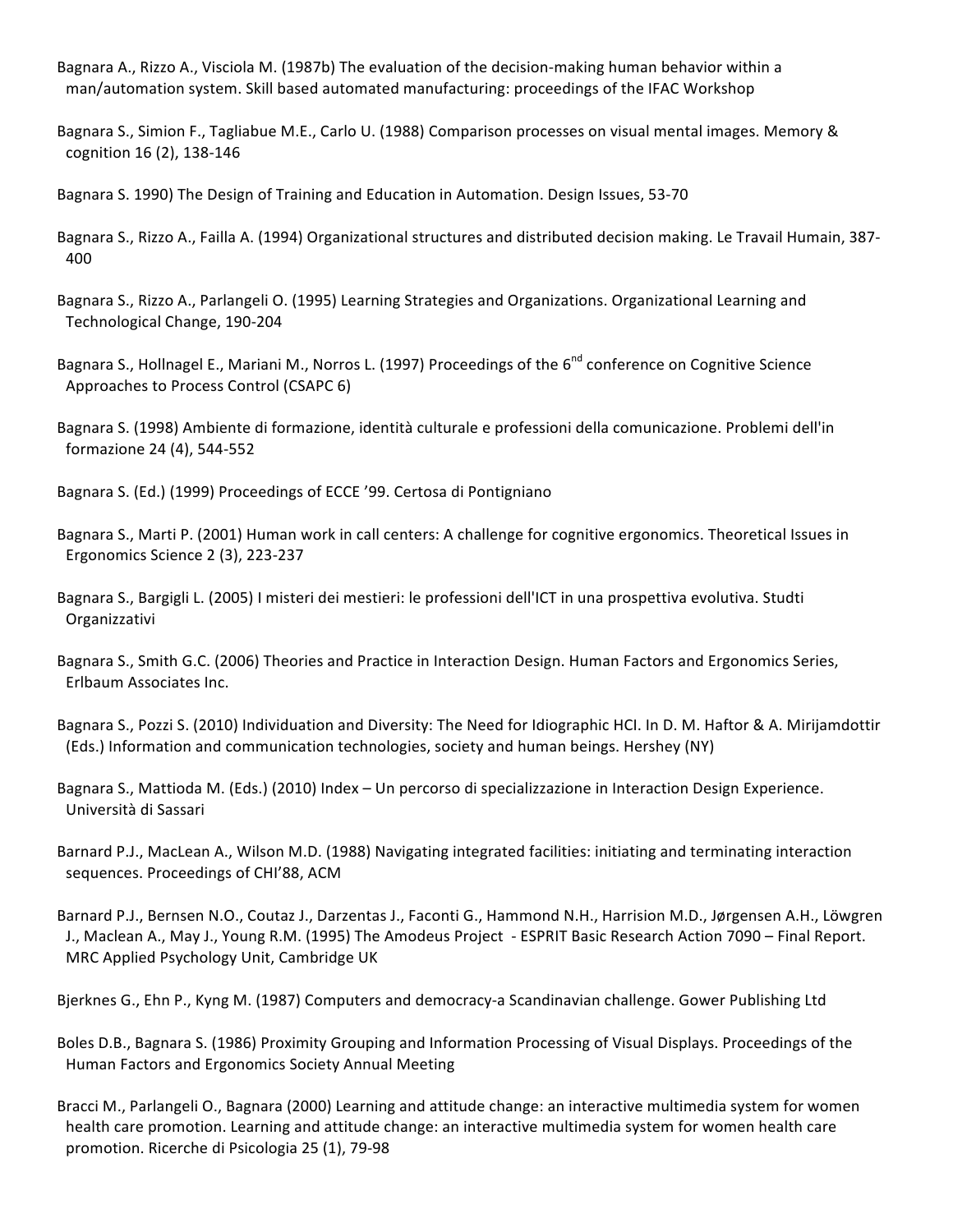Breindahl C. (2008) A Scandinavian approach to interaction design. Design Research Webzine, 2 (12)

Cañas J.J., Bajo M.T., Navarro R., Padilla F., Puerta M.D.C. (1998) Representación mental y programación de ordenadores Mental representation and computer programming. Cognitiva 1 (1), 239-255

Faconti G.P. and Paternò F. (1990) An approach to the formal specification of the components of an interaction. In Duce. D. Vandoni C. (Ed.), Proc. of Eurographics'90, Amsterdam, NL, pp. 481--494. North-Holland

Faconti G.P. and Fornari A. (1995) Syndetic Modelling and Gestural Interaction. In Stefanidis C. (Ed.), Proc. of Workshop on User Interfaces for all, Heraklion, Crete. European Research Consortium for Informatics and Mathematics (ERCIM)

Green T., van der Veer G. (eds) (1982) Cognitive Engineering. Vrije Universiteit, Amsterdam

Hoc J.M. (1972) Représentation mentale et modèles cognitifs de traitement de l'information. Le Travail Humain, 35, 17-36

Hoc J.M. (1979) Le problème de la planification dans la construction d'un programme informatique. Le Travail Humain, 42, 245-260

Hoffmann H.-J. (1988) Notizen zu Interaktiven Systemen, Heft 17. Fachgruppe Interaktive Systeme der Gesellschaft fur Informatik e.V., Germany

Hunter D. (1983) The Roots of DOS: Tim Paterson. Softalk, March 1983

Lake M. (2009) Gone but not forgotten: 10 operating systems the world left behind. Computerworld, March 25, 2009

Marti P., Rizzo A., Bagnara S., Lomagistro P., Tanzini L. (1997) From system evaluation to service redesign: a case study. Advances in human factors/ergonomics, 779-782

McDonald T. (Ed) (1982) Proceedings Human factors in computer systems. ACM

Moray N. (1979) Mental workload: Its theory and measurement. Plenum Publishing Corporation

Nardi B. (1995). Context and Consciousness: Activity Theory and Human-Computer Interaction. MIT Press

Naur P., Backus J.W. Bauer F.L., Green J., Katz, McCarthy J., Perlis A. J., Rutishauser H., Samelson K., Vauquois B., Wegstein J. H., van Wijngaarden A., Woodger M. (1960) Report on the Algorithmic Language Algol 60. Communications of the ACM, 5 (3), 299-314

Oppermann R., Bagnara S., Benyon D. (Eds.) (1994) Proceedings of the  $7<sup>th</sup>$  European conference on cognitive ergonomics (ECCE 7). GMD, Bonn

Parlangeli O., Marchigiani E., Bagnara S. (1997) Strumenti multimediali per la formazione: incidenza del livello di usabilità dei sistemi di apprendimento. Convegno A.I.P., Capri

Parlangeli O., Marchigiani E., Bagnara S. (1999) Multimedia systems in distance education: effects of usability on learning. Interacting with computers 12 (1), 37-49

Paternò F. (2003) ConcurTaskTrees: An Engineered Notation for Task Models. The Handbook of Task Analysis for Human-Computer Interaction: 483-503.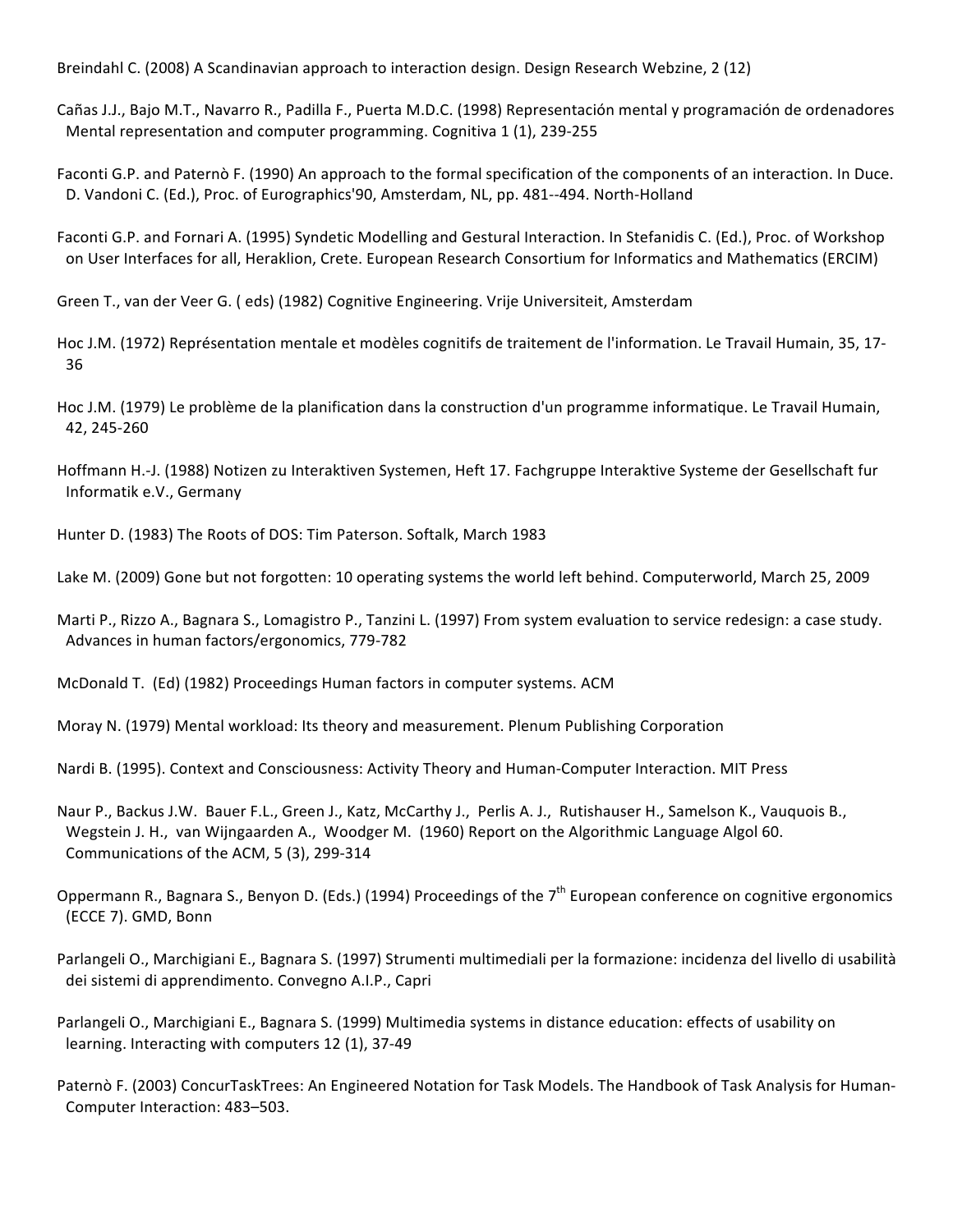Pelagalli M.F., Liberace P., Pozzi S., Bagnara S. (2014) User-centred design and the new TV: New paradigms in the use of TV. International Journal of Digital Television 5 (2), 169-174

Pfaff G. (1983) Proceedings of the workshop on user interface management systems. Springer-Verlag, Berlin

Ritchie, D.M., Thompson, K. (1978) The UNIX Time-Sharing System. Bell System Tech. J. 57 (6), 1905–1929

Rizzo A., Bagnara S., Visciola M. (1987) Human error detection processes. International journal of man-machine studies 27 (5), 555-570

Rizzo A., Bagnara S. (1990) Collaborative interface: a PDP approach. Proceedings of the 5<sup>th</sup> European conference on cognitive ergonomics (ECCE 5), Urbino

Rizzo A., Ferrante D., Bagnara S. (1995) Handling human error. Expertise and technology: Cognition & human-computer cooperation, 195-212

Rizzo A., Mariani M., Zenie A., Bagnara S. (1997) Designing the information Cooperative for Harmonizing, Coordinating, and Promoting Earth Observation Business Process. In G. Salvendy, M.J. Smith, & R.J. Koubek (Eds.), Design of Computing Systems: Cognitive Considerations. Amsterdam: Elsevier, pp. 741-744

Rizzo A., Parlangeli O., Bagnara S. (2003) remembering and forgetting effects in analyzing search engine list results. Proceedings of CSAPC 9. VU, Amsterdam

Savoyant A. & Leplat J. (1983) Statut et fonction des communications dans l'activité des équipes de travail. Psychologie Française, 28 (3/4), 247-253

Scapin, D. and Pierret-Golbreich C. (1989) Towards a method for Task Description: MAD. In L. Berlinguet and D. Berthelette (Eds). Work with display units 89. Elsevier, Amsterdam

Scheepmaker B. (1970) IFIP World Conference on Computer Education. IFIP, Amsterdam

Sebillotte S. (1988) Hierarchical planning as a method for task-analysis: the example of office task analysis. Behaviour and Information Technology 7 (3), 275-293

Sendín M., Lorés J., Aguiló C., Balaguer A. (2001) Un modelo interactivo ubícuo aplicado al patrimonio natural y cultural del área del Montsec. IHO series 153, 22-25

Shackel B. (1959a) Ergonomics for a computer. Design, 120, 36-39

Shackel B. (1959b) A note on panel layout for numbers of identical items. Ergonomics, 2, 247–253

Shackel B. (Ed.) (1984) Conference papers Interact'84. Elsevier Science Publishers, Amsterdam

Sime M. E., Green T. R. G. and Guest D. J. (1973) Psychological Evaluation of Two Conditional Constructions Used in Computer Languages. International Journal of Man-Machine Studies, 5 (1), 105-113

Streitz N. (1984) Cognitive Ergonomics: An Approach for the Design of User-Oriented Interactive Systems. F. Klix & H. Wandke (Eds.) Man-Computer Interaction Research (MACINTER-I), Proceedings of the First Network Seminar of the IUPsyS, 21 - 33. North-Holland Publishers

Umiltà C., Bagnara S., Simion F. (1987) Laterality effects for simple and complex geometrical figures, and nonsense patterns. Neuropsychologia 16 (1), 43-49